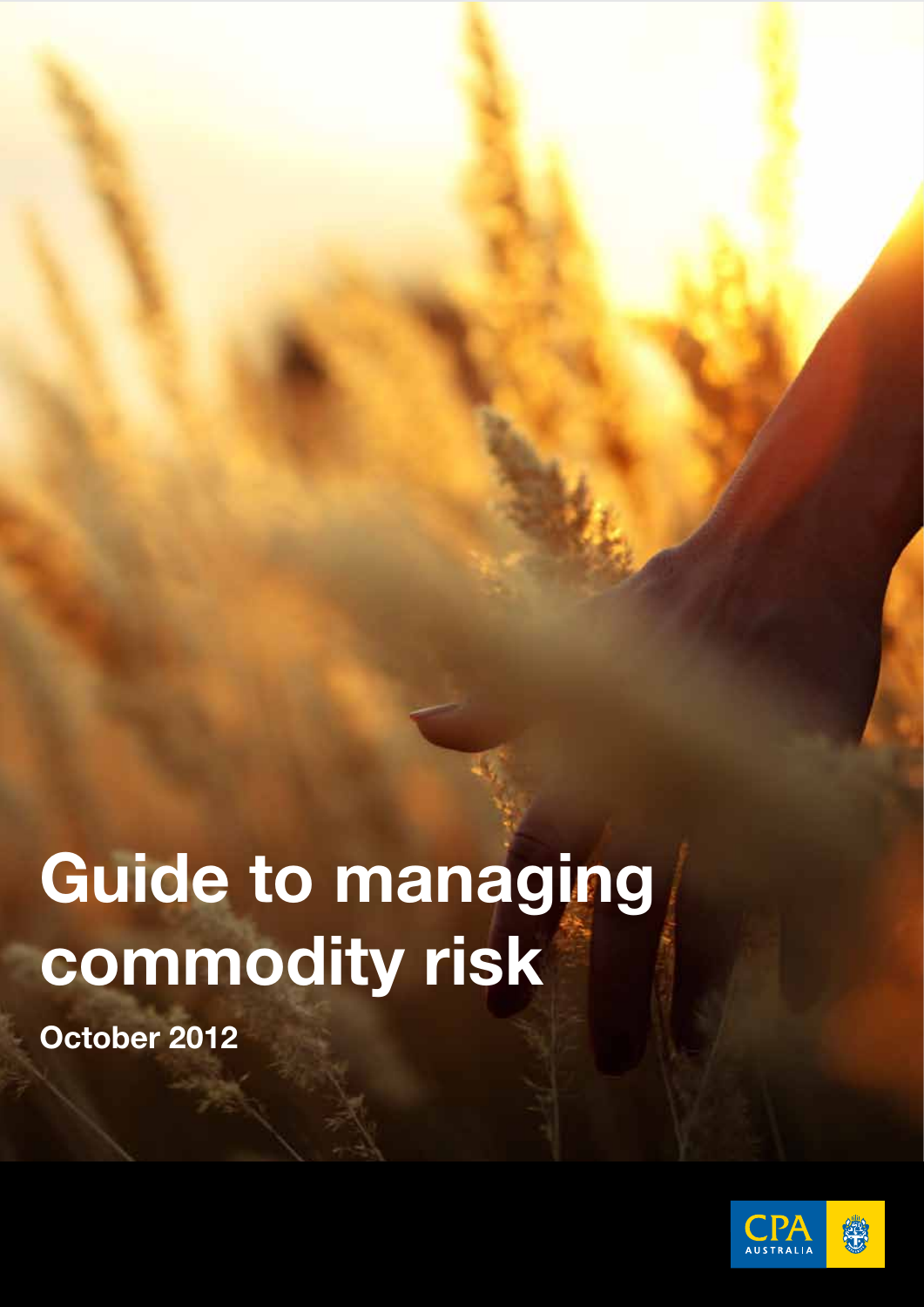ISBN: 978-1-921742-33-0

CPA Australia Ltd ('CPA Australia') is one of the world's largest accounting bodies representing more than 139,000 members of the financial, accounting and business profession in 114 countries.

For information about CPA Australia, visit our website cpaaustralia.com.au

First published 2012 CPA Australia Ltd ACN 008 392 452 Level 20, 28 Freshwater Place Southbank Vic 3006 Australia

#### Legal notice

Copyright CPA Australia Ltd (ABN 64 008 392 452) ("CPA Australia"), 2012. All rights reserved.

Save and except for third party content, all content in these materials is owned by or licensed to CPA Australia. All trade marks, service marks and trade names are proprietory to CPA Australia. For permission to reproduce any material, a request in writing is to be made to the Legal Business Unit, CPA Australia Ltd, Level 20, 28 Freshwater Place, Southbank, Victoria 3000.

CPA Australia has used reasonable care and skill in compiling the content of this material. However, CPA Australia and the editors make no warranty as to the accuracy or completeness of any information in these materials. No part of these materials are intended to be advice, whether legal or professional. Further, as laws change frequently, you are advised to undertake your own research or to seek professional advice to keep abreast of any reforms and developments in the law.

To the extent permitted by applicable law, CPA Australia, its employees, agents and consultants exclude all liability for any loss or damage claims and expenses including but not limited to legal costs, indirect special or consequential loss or damage (including but not limited to, negligence) arising out of the information in the materials. Where any law not limited to legal costs, indirect sp prohibits the exclusion of such liability, CPA Australia limits its liability to the re-supply of the information.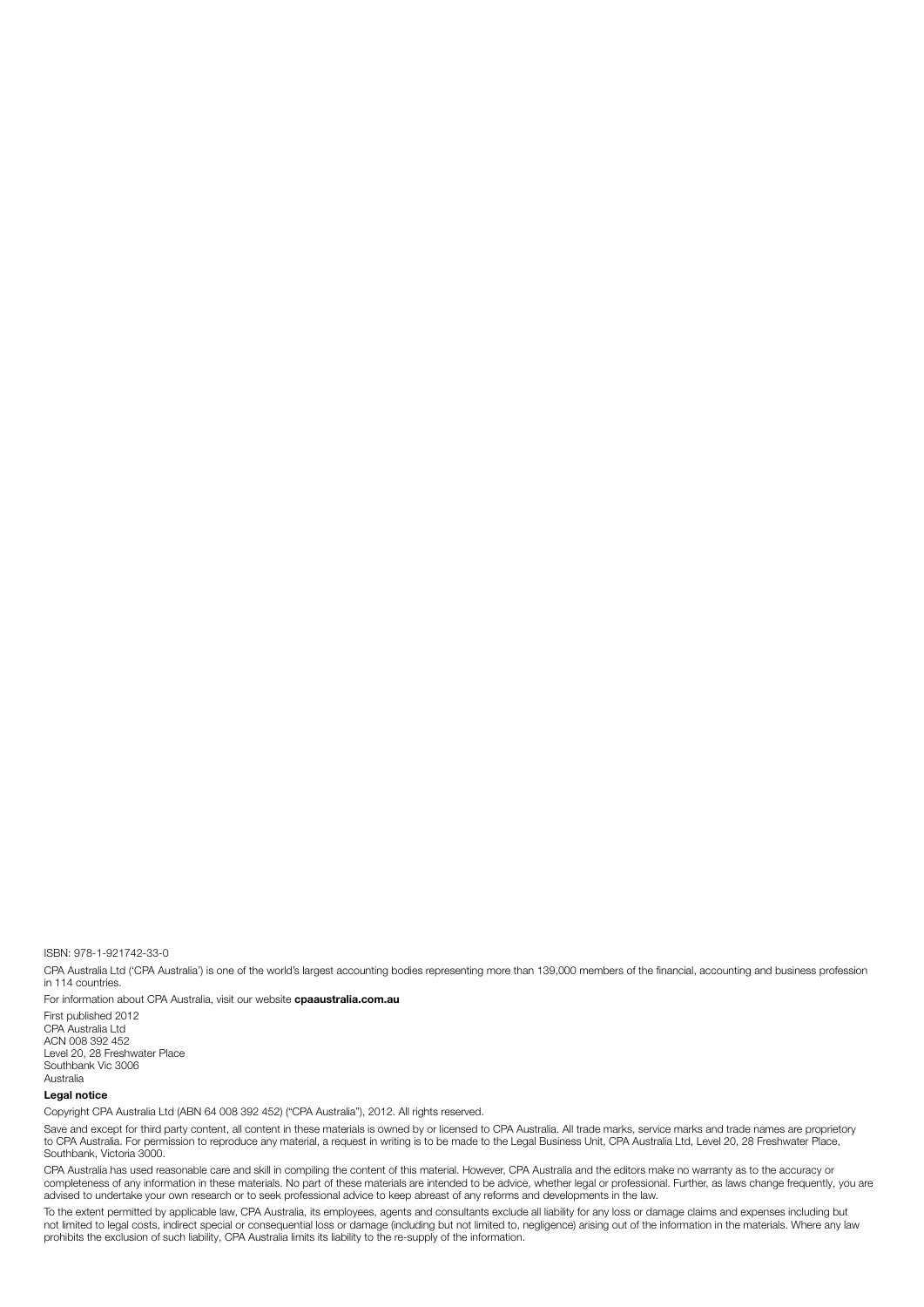## **Contents**

| About the author                                    | $\overline{2}$  |
|-----------------------------------------------------|-----------------|
| <b>Introduction</b>                                 | 3               |
| What is commodity risk?                             | 3               |
| Types of commodity risk                             | 3               |
| Effects of commodity price fluctuations             | 4               |
| Sensitivity analysis                                | 4               |
| <b>Methods to measure commodity risk</b>            | 5               |
| Portfolio approach                                  | 5               |
| Value at Risk ('VaR')                               | 5               |
| Value at Risk ('VaR')                               | 5               |
| <b>Alternatives to financial market instruments</b> | $6\phantom{1}6$ |
| <b>Producers of commodities</b>                     | $\overline{7}$  |
| Strategic risk management                           | $\overline{7}$  |
| Diversification                                     | 7               |
| Flexibility                                         | $\overline{7}$  |
| Price risk management                               | $\overline{7}$  |
| Flexibility                                         | $\overline{7}$  |
| Pooling                                             | 8               |
| Storing                                             | 8               |
| <b>Buyers of commodities</b>                        | 9               |
| Supplier negotiation                                | 9               |
| Alternative product sourcing                        | 9               |
| Production process review                           | 9               |
| Changing product offer                              | 9               |
| <b>Appendix 1</b>                                   | 10              |
| <b>Appendix 2</b>                                   | 12              |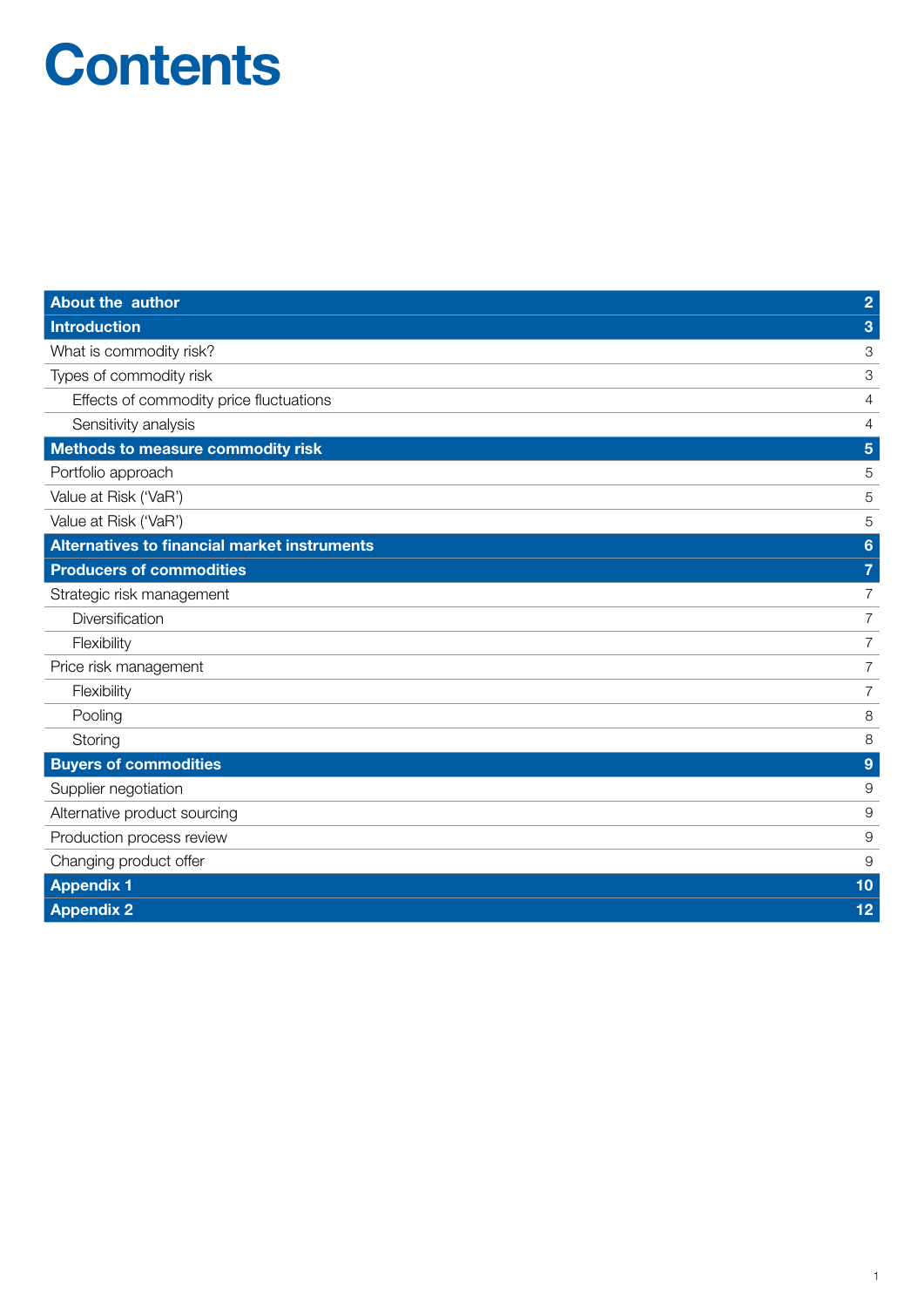## About the author

This guide has been prepared by Jan Barned, CPA, who has worked in financial markets for more than twenty years. Her experience includes working for a number of commodity-based businesses including primary producers, manufacturers and mining companies. She now runs a successful consulting business — Financial Management Trainer (www.fmtrainer.com.au), which assists not-for-profit organisations and small and medium-sized businesses in all aspects of business planning, including improving business performance and specialising in training business owners and managers in good practice financial management.

Jan is an experienced trainer and facilitator and has authored numerous publications for CPA Australia.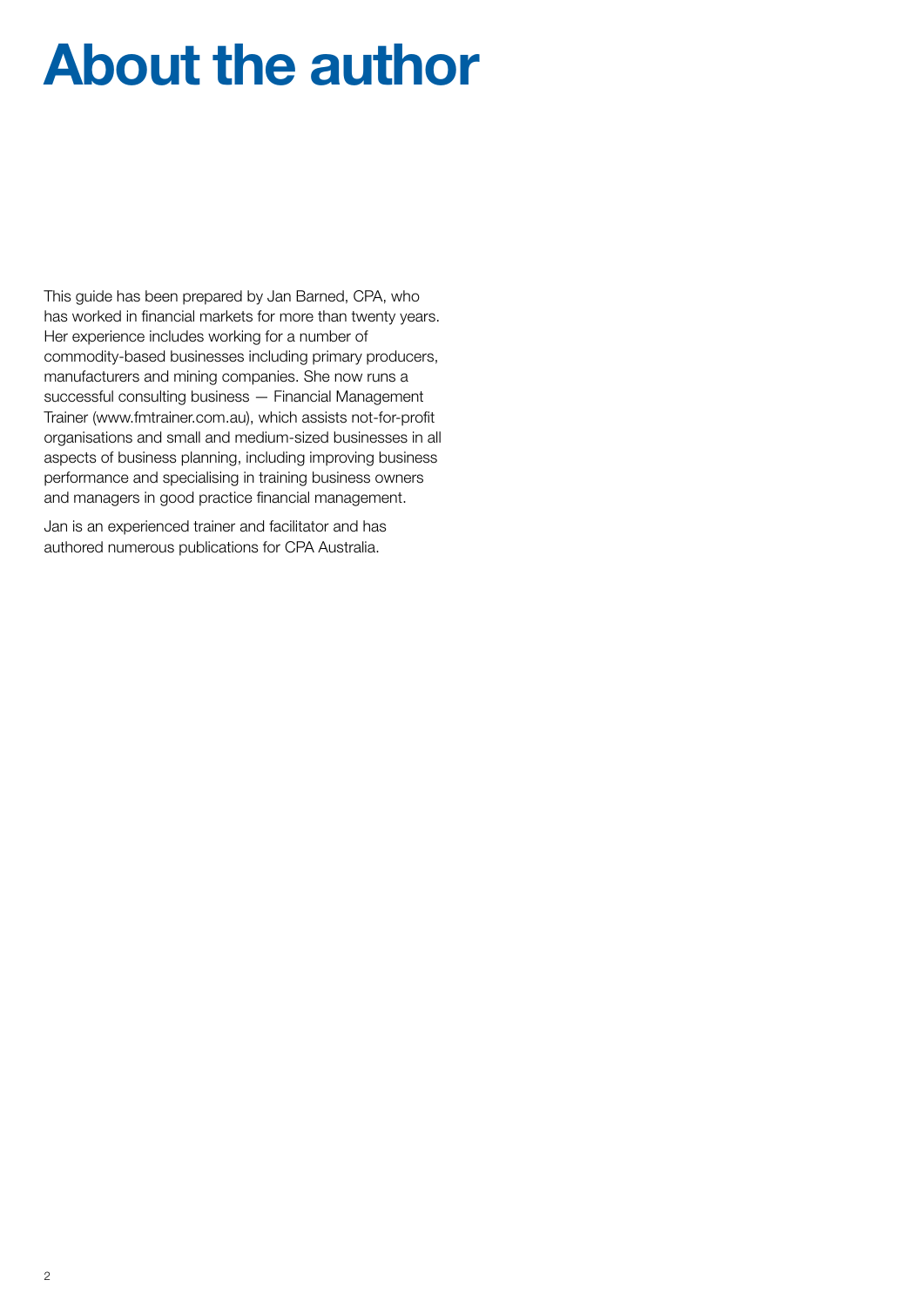## Introduction

This guide provides an overview of the issues associated with understanding and managing commodity risk. Readers may need to make further enquiries to understand more fully the issues associated with commodity risk management as they relate to their business and the most appropriate methods to reduce such risks.

## What is commodity risk?

Commodity risk is the risk that a business's financial performance or position will be adversely affected by fluctuations in the prices of commodities. Producers of commodities, for example in the minerals (gold, coal etc.), agricultural (wheat, cotton, sugar etc.) and energy sectors (oil, gas and electricity), are primarily exposed to price falls, which mean they will receive less revenue for the commodities they produce. Consumers of commodities, such as airlines, transport companies, clothing manufacturers and food manufacturers, are primarily exposed to rising prices, which will increase the cost of the commodities they purchase.

Commodities generally fall into three categories:

- Soft commodities include agriculture products such as wheat, coffee, sugar and fruit.
- Metals include gold, silver, copper and aluminium.
- **Energy commodities** include gas, oil and coal.

A business should consider managing commodity risks where fluctuations in commodity pricing and/or supply may impact on the business's profitability. In an organisation in which the core operations are anything other than financial services, such risk should be appropriately managed so that the focus of the organisation is on providing the core goods or services without exposing the business to unnecessary risks.

## Types of commodity risk

There are four types of commodity risk to which an organisation may be exposed:

- Price risk: arises from an adverse movement in the price of a commodity as determined by forces outside the control of the organisation
- Quantity risk: arises from changes in the availability of commodities
- Cost (input) risk: arises when adverse movements in the price of commodities impact business costs
- Political risk: arises from compliance or requlation impacts on price or supply of commodities.

Generally, there are three groups that will be exposed to commodity risk:

- Producers: can include farmers, other agricultural producers and miners. They can be exposed to all of the types of risks noted above.
- **Buvers:** can include cooperatives, commercial traders and manufacturers who consume commodities in their production processes. Such organisations can be exposed to commodity risk through the time lag between order and receipt of goods.
- **Exporters:** face risk from the time lag between order and receipt from sales, as well as political risk where compliance, regulation or availability can adversely impact sales price.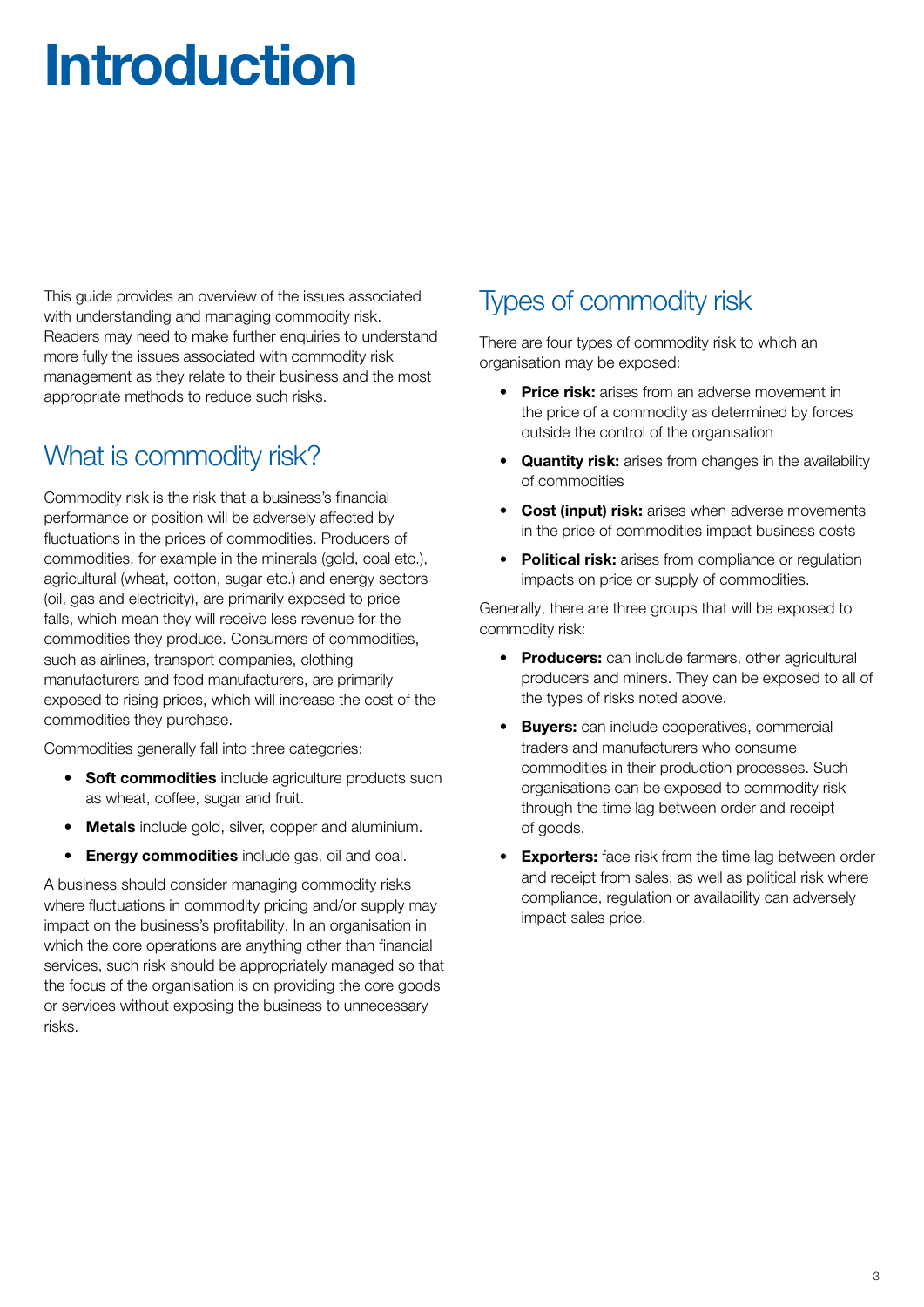#### Commodity and foreign exchange risk

Generally speaking, most commodities are priced and traded in US dollars (USD), and organisations that are exposed to commodity risk may also carry foreign exchange rate risk. Managing commodity risk in isolation of any exchange rate risk will leave the organisation exposed to adverse movements in the currency in which the commodity is priced and/or traded. This may materially influence the organisation's profitability. Therefore, when undertaking any strategy to manage commodity risk, due consideration should also be given to managing foreign exchange rate risk. For more information on managing foreign exchange rate risk, see CPA Australia's Guide to managing foreign exchange risk at **[cpaaustralia.com.au/](http://cpaaustralia.com.au/cps/rde/xchg/cpa-site/hs.xsl/knowledge-management-toolkit-foreign-exchange-risk.html.)** [cps/rde/xchg/cpa-site/hs.xsl/knowledge-management](http://cpaaustralia.com.au/cps/rde/xchg/cpa-site/hs.xsl/knowledge-management-toolkit-foreign-exchange-risk.html.)[toolkit-foreign-exchange-risk.html.](http://cpaaustralia.com.au/cps/rde/xchg/cpa-site/hs.xsl/knowledge-management-toolkit-foreign-exchange-risk.html.)

#### Effects of commodity price fluctuations

Falling commodity prices can:

- decrease sales revenue for producers, potentially decreasing the value of the organisation, and/or lead to change in business strategy
- $\bullet$  reduce or eliminate the viability of production  $$ mining and primary producers may alter production levels in response to lower prices
- decrease input costs for businesses consuming such commodities, thus potentially increasing profitability, which in turn can lead to an increase in value of the business.

#### Rising commodity prices can:

- increase sales revenue for producers if demand is not impacted by the price increase. This in turn can lead to an increase in the value of the business.
- increase competition as producers increase supply to benefit from price increases and/or new entrants seek to take advantage of higher prices
- reduce profitability for businesses consuming such commodities (if the business is unable to pass on the cost increases in full), potentially reducing the value of the organisation.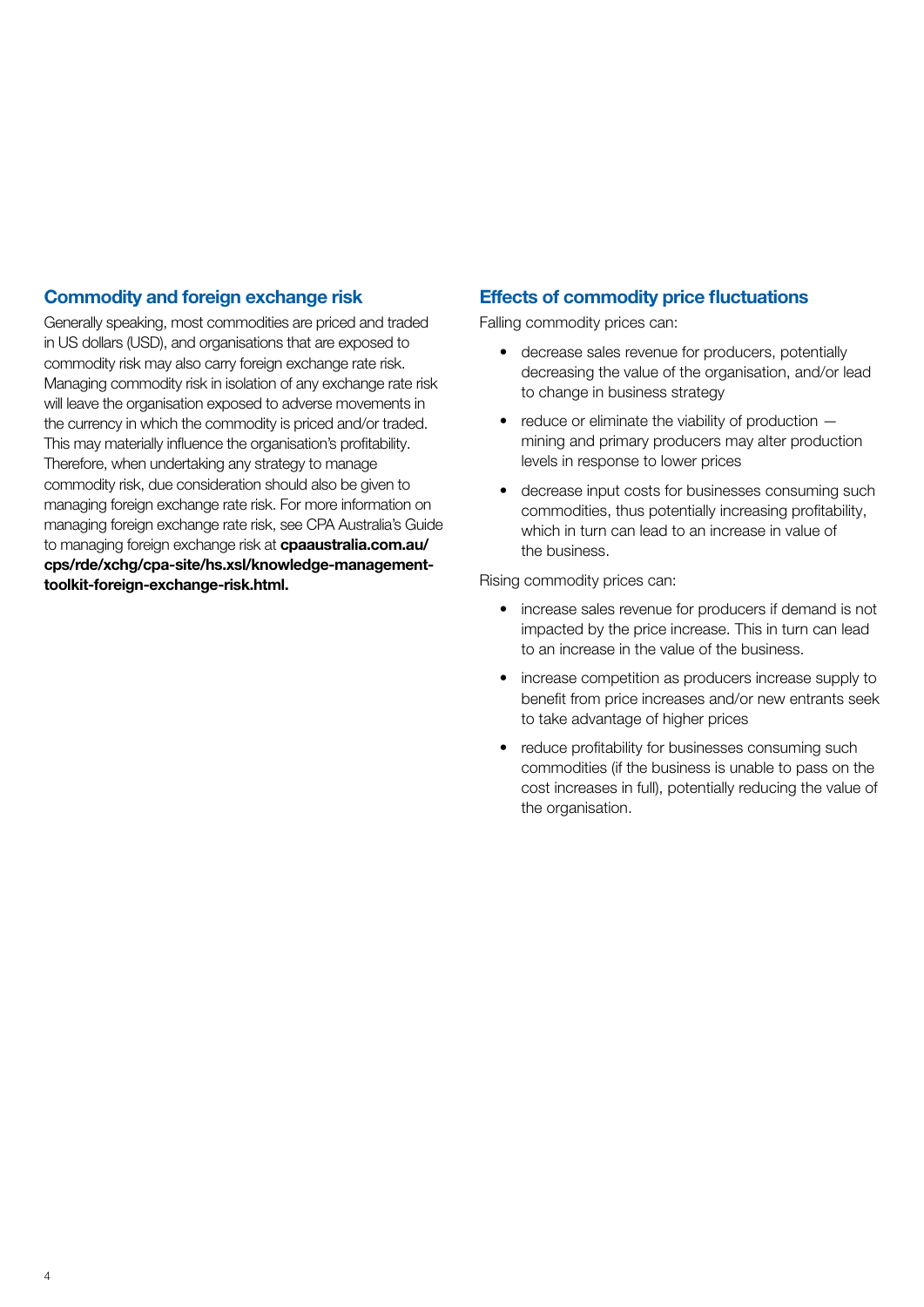## Methods to measure commodity risk

The very nature of commodity risk for an organisation means that measurement of this risk requires a structured approach across all operational business units. Given the types of commodity risk, many organisations will not only be exposed to a core commodity, but may possibility have additional exposures within the business. For example, a commodity producer such as a gold mining company is obviously exposed to movements in the gold price; however, its likely high consumption of fuel can also impact on profitability and cashflow.

When measuring commodity risk, it is important to identify all the key risks to the organisation. If this procedure is not undertaken accurately, the management of the commodity risk can in fact create additional risk. This is particularly relevant where the commodity price is managed in isolation of foreign exchange rate risk.

Measuring commodity risk requires analysis of the potential exposure and an understanding of how changes in commodity prices affect both financial and operational drivers of the organisation. This guide provides some examples of measuring commodity risk.

### Sensitivity analysis

One of the simplest measures is to undertake sensitivity analysis to measure the potential impact on the organisation of an adverse movement in commodity prices. This may be done by choosing arbitrary movements in commodity prices or by basing commodity price movements on past history. For example, the organisation may wish to know how much it will gain or lose in the event of a given change in commodity prices.

Where commodities are priced in foreign currency, organisations sometimes develop a matrix showing the combined result of currency and commodity price movements. For example, wheat prices are based on USD. When measuring the exposure to movements in wheat prices, an Australian wheat farmer will need to look at both the USD price for wheat and also the AUD/USD exchange rate variations to measure the different scenarios in both exchange rate and wheat price.

### Portfolio approach

The portfolio approach encompasses the sources of commodity risk to the organisation and allows for a more detailed analysis of the potential impact on financial and operational activities. For example, organisations that are exposed to fuel pricing may do scenario testing on the adverse movement in fuel price, but they will also include in the measurement of risk the potential impact of limited fuel availability, changes in political policies (for example, where the government takes control of the supply and/or price of fuel), and/or the impact on operational activities by any one or combination of these variables.

Just as an organisation assesses the effectiveness of advertising on sales, analysis of commodity price movements can be modelled across various operational activities within the organisation, such as sales, margins and costs. The portfolio approach should be undertaken, utilising stress testing for each variable and combination of variables.

### Value at Risk ('VaR')

Some organisations, particularly financial institutions, use a probability approach when undertaking sensitivity analysis known as 'Value at Risk'. While it is useful to know the potential impact of a given change in commodity price, the question will arise: what is the probability of this event occurring? Accordingly, sensitivity analysis can be conducted using past price history and applying it to current exposure. The organisation can then say that, given its current exposure and based on commodity prices observed over the past two years, and given a quantified movement in commodity prices, it can be 99 per cent confident that it will not experience a loss of more than a particular amount. In effect, the organisation has used actual price history to model the potential impact of commodity price movements on its exposures.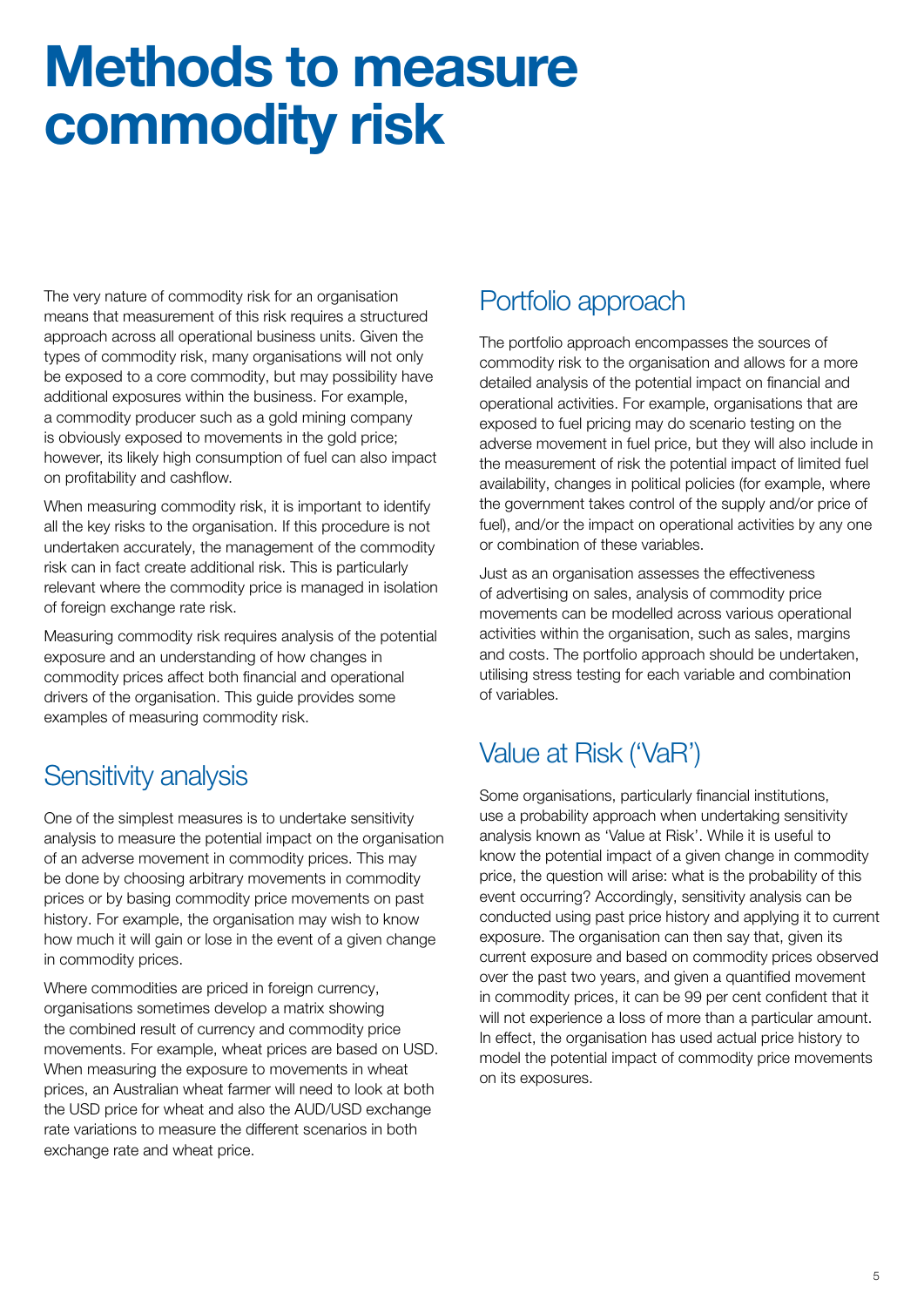## Alternatives to financial market instruments

The most appropriate methods for managing commodity risk will vary between organisations. The risk profile of the organisation, together with other variables such as production processes, marketing strategies, timing of sales and purchases, basis risk of hedging products (how close the hedge product matches the commodity) and availability of hedging products, should be analysed as part of the overall method to managing commodity risk. As these will vary from organisation to organisation, it is recommended that expert advice be sought when considering implementation of commodity risk management within the organisation.

Larger organisations that carry greater commodity risk will often enlist financial institutions to assist them in managing this risk through the use of financial market instruments.

However, small and medium-sized businesses may not be able to access this market as the overall size of their commodity risk may not be large enough to use the financial markets effectively. In this section, alternatives to the use of financial market instruments will be discussed. An overview of ways to manage commodity risk on the financial markets is provided in appendix 1.

For those organisations that are impacted by fluctuating commodity prices, proactive risk management can assist in minimising potential financial consequences from commodity risk. For both producers and buyers of commodities, one of the simplest ways to manage commodity risk is to review current procedures and operational activities.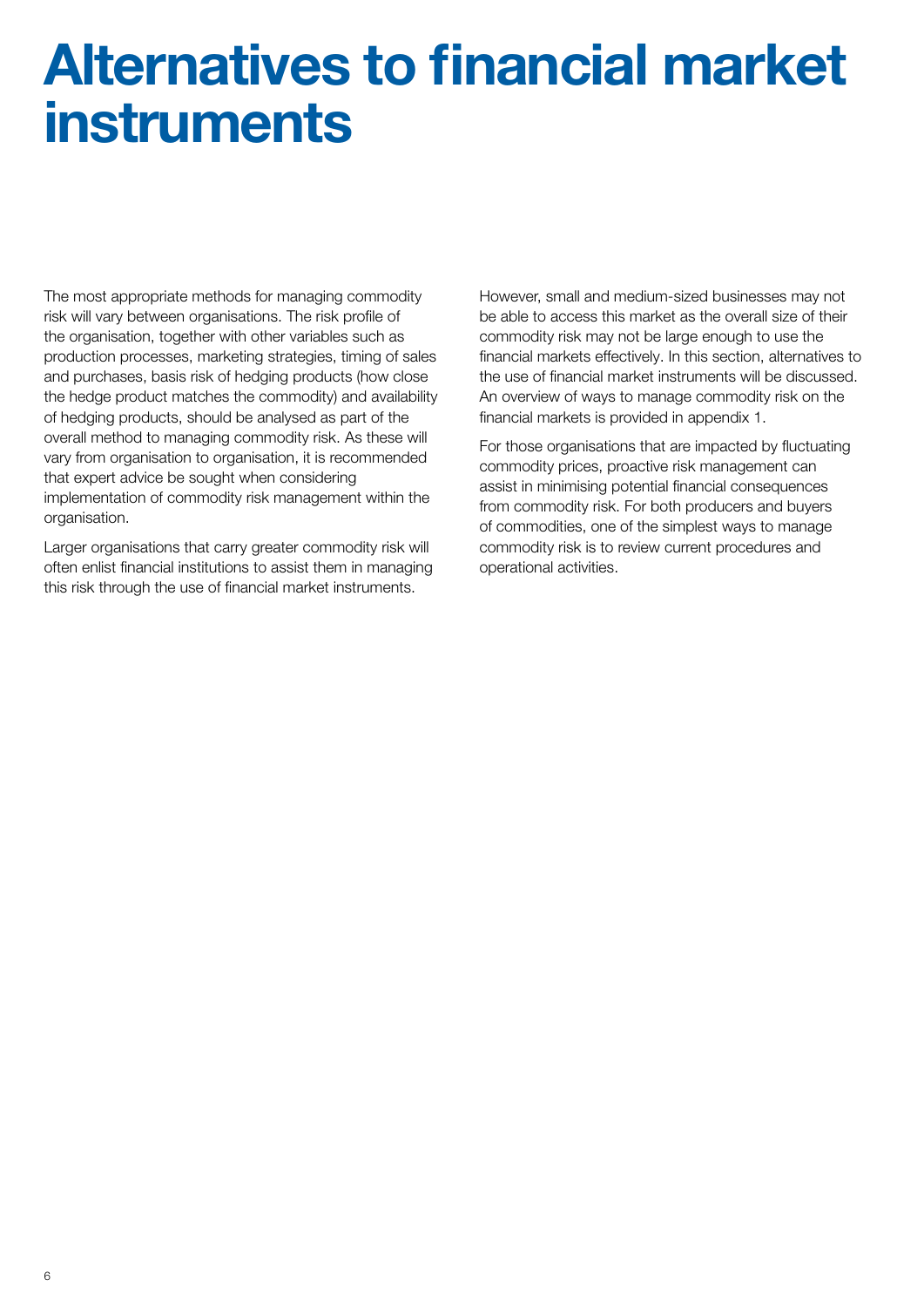## Producers of commodities

For those who produce or mine commodities, such as farmers, market gardeners and miners, commodity risk lies in the price received for production. The pricing of these commodities is determined by a number of factors that can include supply, demand and cost of production. Additionally, for commodities that are traded on international exchanges, activities of traders and political risk can also affect price.

## Strategic risk management

Managing commodity risk through strategic business planning can provide an effective, proactive risk management alternative. Common strategic initiatives to manage commodity risk include diversification and flexibility.

#### **Diversification**

Diversification is one of the more common methods used to reduce risk and uncertainty. For example, many primary producers will rotate crops and/or livestock to manage the price and cost risk associated with production. This can be a very effective way to manage commodity risk; however, the primary producer will need to take a number of elements into account. By having more than one product in the farm business, the risk of a large loss from price volatility can be reduced. However, for diversification to be most effective, producers need to ensure that alternative production is not subject to the same or similar price risk.

Of course, producers must also be aware that diversification may incur significant costs in the form of reduced efficiencies and lost economies of scale when resources are diverted from a core business or a specialised operation to a new or different business venture. For example, a grain grower may also run livestock on part of the property as a risk diversification strategy. However, the cost of production of livestock can be exposed to volatility in grain prices when grain is used in feed for the livestock. Some producers may choose to provide goods to niche markets for a higher price but, given the specialty of the market, may also sell into more stable markets to cover any potential reduction of demand in the niche market.

#### **Flexibility**

Flexibility in some instances can be considered a subset of diversification, although an organisation that seeks diversification without flexibility will often create additional risk. A flexible business is one that has the ability to change in line with changing market conditions or other events that potentially may have an adverse effect on the profitability of the organisation.

Flexible producers have the ability to change production processes in line with pricing movements. For example, a market gardener may grow some produce in hot houses in the 'off season', when supply is short and higher prices can be obtained, or farmers may have highly weighted inputs costs, so that when prices are low, variable costs are reduced. Where producers are contract growers, they may have alternatives in place to cover the risk of termination of a contract.

### Price risk management

Primary producers often undertake specific price risk management activities to manage commodity risk. Some of the more common methods are production contracts, pooling and storing.

#### Production contracts

These contracts between the producer and the buyer of the commodity (for example, a supermarket) usually cover the inputs to be supplied to the buyer, the quality and quantity of the commodity to be delivered, and price paid to the producer. The buyer typically retains ownership of the commodity (usually livestock) and has extensive control over the production process. While these contracts provide a higher degree of certainty around future income, the risk of entering into a production contract is that it can limit any innovations or changes in production processes by the producer. Also, often contracts can be terminated at short notice.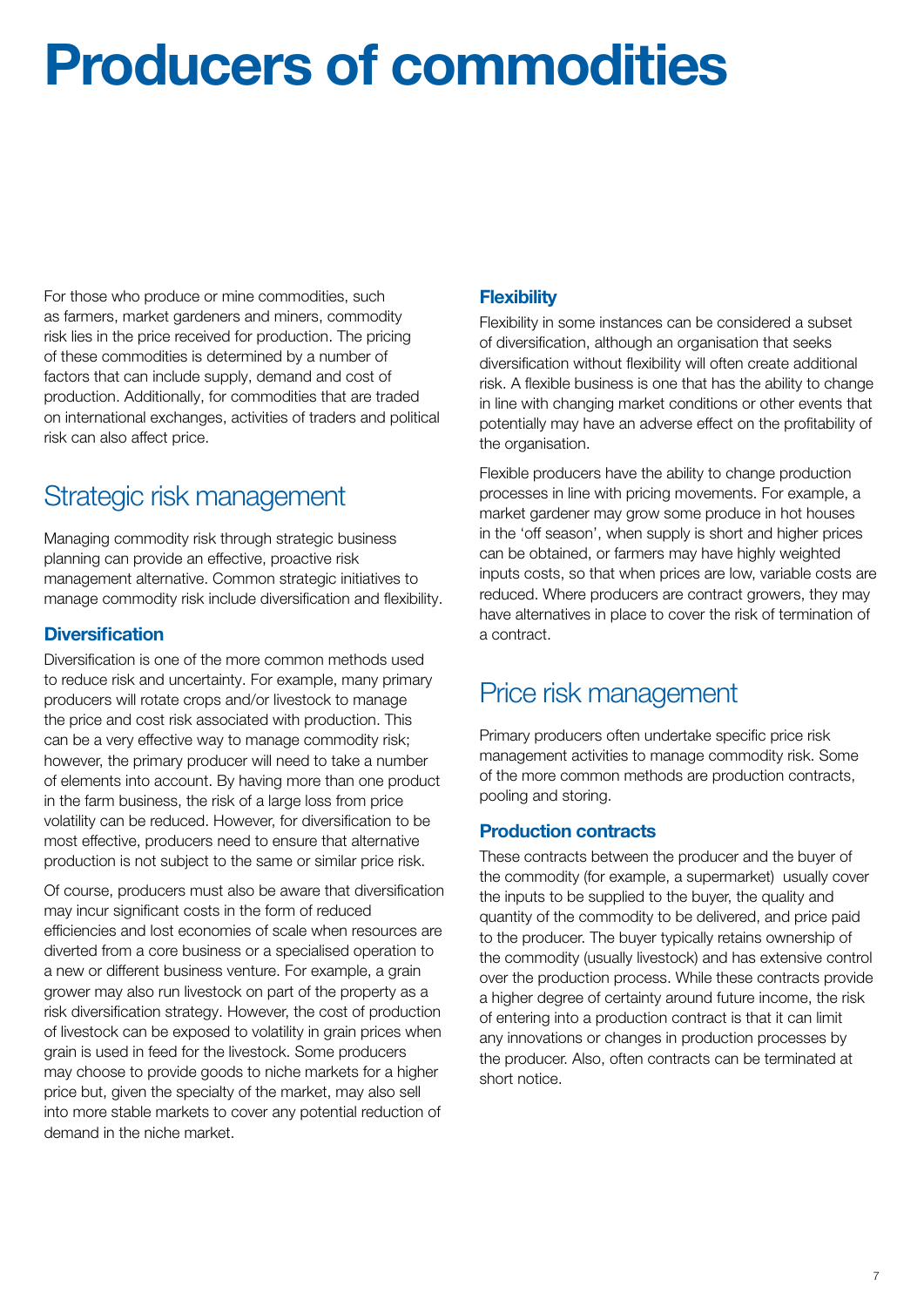#### **Pooling**

Price pooling arrangements are generally designed to protect the producer from fluctuating pricing of the commodity. The commodity is collectively sold to a cooperative or marketing board, which sets the price for the commodity based on a number of factors that result in an average price for all those within the group. The producer retains most of the management decisions in regard to production; however, the price, quality and quantity are agreed before delivery. Pool contracts can help reduce annual price variation by averaging price over a number of selling periods and can increase the number of export markets.

The advantages of pooling may include increased selling opportunity through collective selling and possible economies of size. One well-known pooling arrangement in Australia was the Australian Wheat Board for wheat farmers.

#### **Storing**

For many crop farmers, storage (whether on farm or elsewhere) is a way of managing price risk. In times when increased production leads to reduced selling price, some farmers may choose to store some produce until a more favourable price can be obtained. However, when considering this method of managing price risk it is important to understand all the costs associated with storage, such as equipment costs, spoilage, labour and insurance costs.

The most effective way for producers to manage commodity risk is to undertake a portfolio approach utilising a combination of the strategies mentioned above.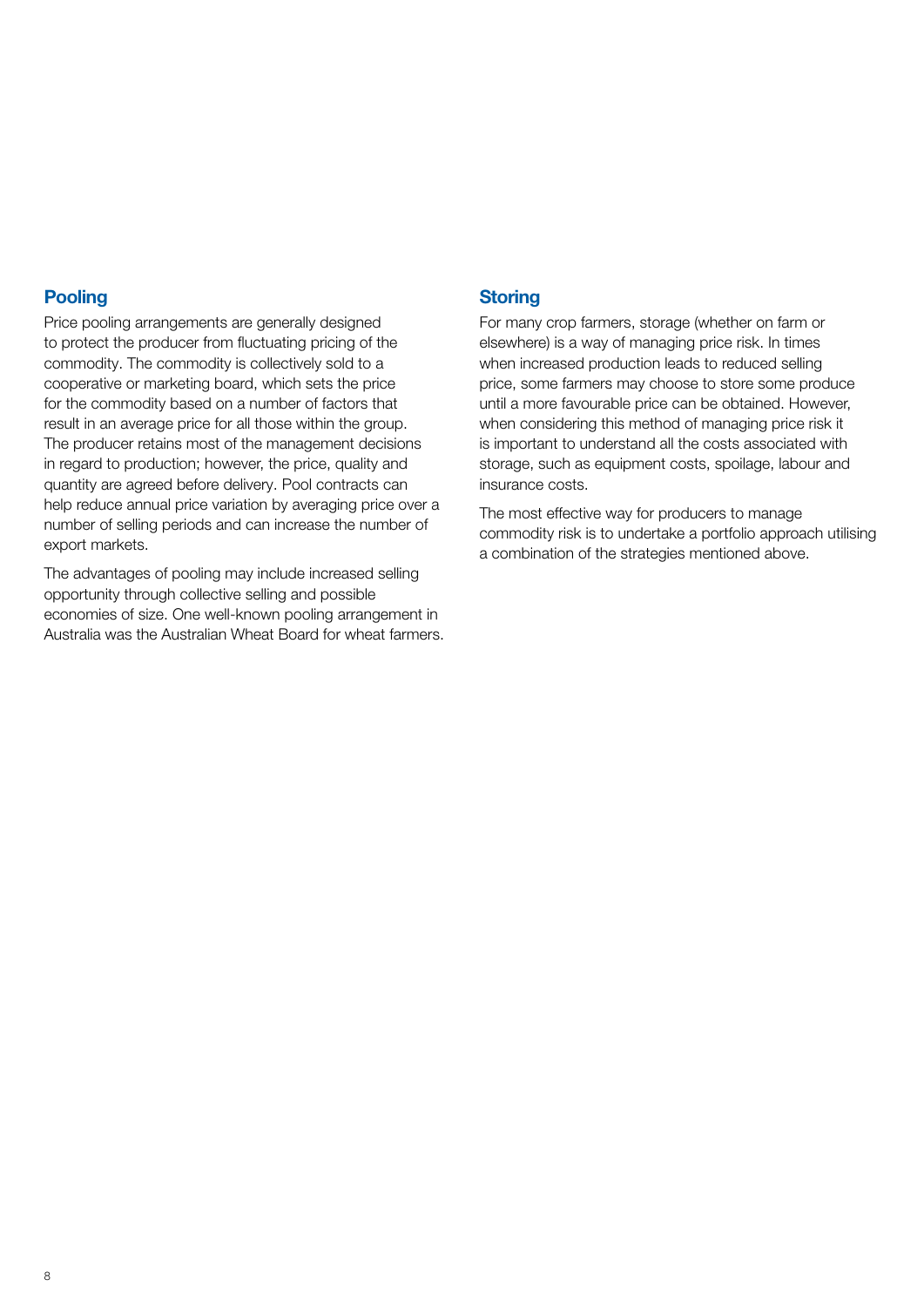## Buyers of commodities

Commodity prices can impact on businesses and consumers when producers pass on increased prices. When the cost of commodities increases for businesses buying such commodities for use in their production process, this can adversely affect profitability, pricing and supply chain processes. Where there is active price competition for a product or service, such businesses will need to manage this risk to remain competitive.

Where demand for products is elastic (demand decreases as price increases), businesses consuming commodities in their production processes must maintain efficiency in all areas of the business so they can reduce costs to offset increases in commodity prices.

Common methods used to manage commodity price risk for businesses purchasing commodities include supplier negotiation, alternative product sourcing, reviewing production processes and changing product offer.

### Supplier negotiation

An effective method of managing the price fluctuations of commodities is to approach the supplier for an alternative pricing plan. They may be able to lower prices on increased volume purchases, offer alternatives to the commodity or even suggest changes to supply chain processes.

### Alternative product sourcing

Businesses consuming commodities as part of their production process should ensure they implement procedures that allow for continual review of the production process, with particular emphasis on periodic assessment of alternative commodities for use in the process. Alternative product sourcing can mean sourcing a new supplier or finding an alternative product as a substitute in the production process. Organisations that have strategies in place that regularly review the use of commodities within the business will be well placed to manage price risk.

### Production process review

Review of the production process can assist business in managing commodity price risk. Two key ways of improving production are to review the use of the commodities and the actual production process. For example, manufacturers of food products will continually look for improvements in the product using less of the higher priced or more volatile inputs, such as sugar or wheat. More sophisticated organisations will review production processes regularly with a view to changing the mix of products they offer and/or their production processes to offset commodity price increases.

## Changing product offer

Adopting a flexible approach to your product mix provides businesses with an effective method of managing commodity price risk. Examples include reducing the size of the product while retaining the same selling price, changing packaging to a cheaper alternative or value adding to the product to justify an increased selling price.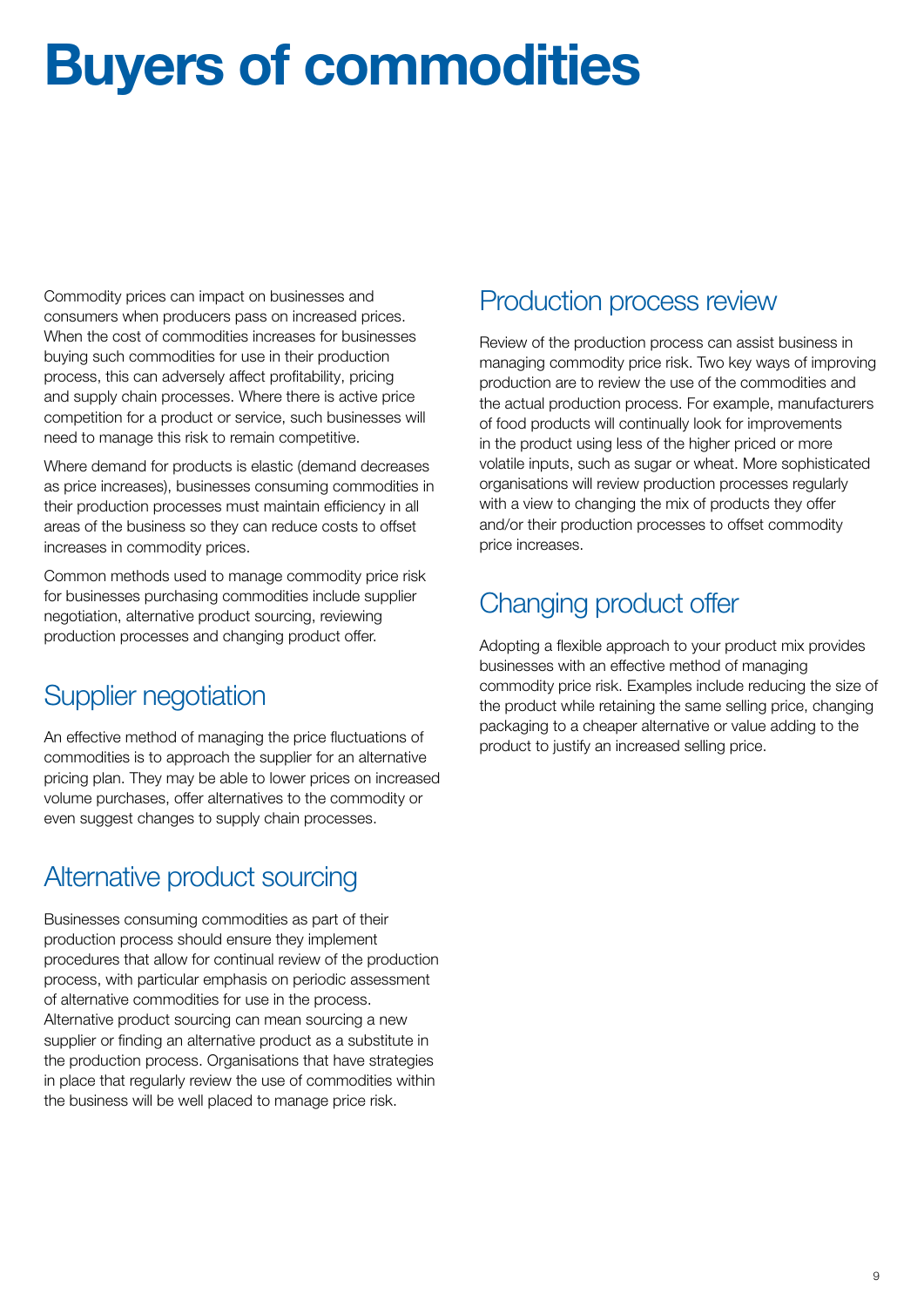## Appendix 1

### Financial market instruments to manage commodity risk

This appendix provides information on how commodity hedging products can be used and when each should be considered as part of the overall commodity risk management program.

Please note: if you intend to use any of the commodity hedging products discussed below, first speak with your CPA, banker and/or commodity risk agent.

#### Forward contracts

Forward contracts are agreements to purchase or sell a specified amount of a commodity on a fixed future date at a predetermined price. Physical delivery is expected and actual payment occurs at maturity (the future date agreed to in the contract). These contracts enable the seller or purchaser to lock in a fixed price for future delivery and provide protection against adverse movements in the commodity price subsequent to the contract agreement.

#### Futures contracts

Futures contracts are similar to forward contracts in that they are agreements to purchase or sell a given quantity of a commodity at a predetermined price, with settlement expected to take place at a future date. However, unlike forward contracts, settlement of a futures contract does not necessarily require physical delivery. More commonly, futures contracts are traded on formal commodity exchanges and are settled by offsetting of the contract on or before maturity (the closing date of the contract) by an equivalent reverse transaction that will cancel out the original contract. This is called 'closing out' the position.

Futures contracts often carry a requirement to meet margin calls where there has been an adverse movement between the contract price and the current price — hence these contracts can impact cashflow.

#### Commodity options

These options enable an entity to purchase or sell the commodity under an agreement that allows for the right but not the obligation to undertake the transaction at an agreed future date. Essentially, a commodity option insures against adverse movements in the price of the commodity. A premium (which can be relatively expensive) to undertake this transaction is usually required. There are a number of different types of options that can be used to manage commodity price risk.

#### Commodity swaps

Commodity swaps are a long-term price risk management product. With swaps, producers can effectively lock in the prices they receive over the medium to long term, and buyers can fix the prices they have to pay. There is no physical delivery of the commodity; this is purely a financial transaction that is used to lock in long-term price.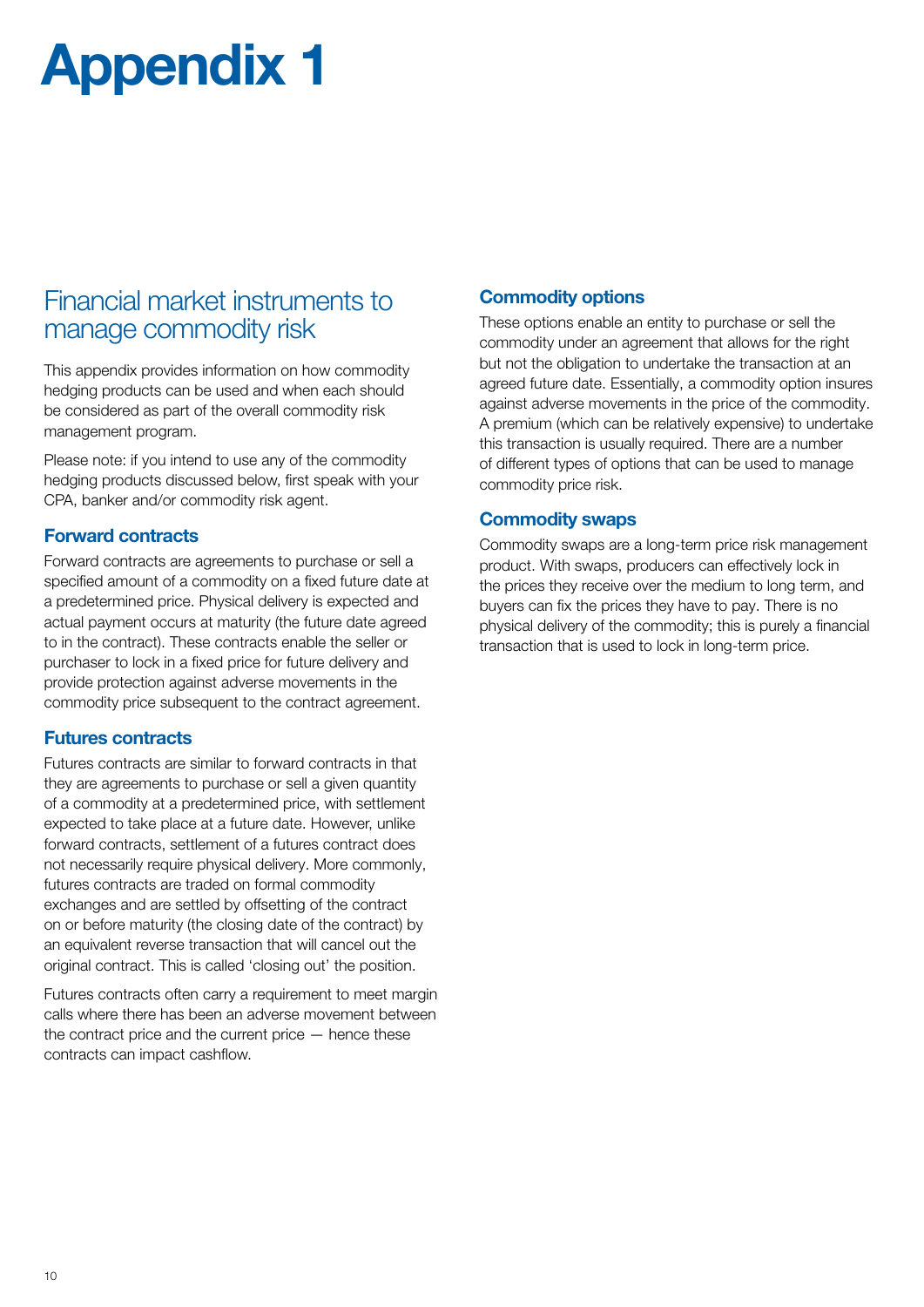| <b>Product</b>          | <b>Purpose</b>                                                                                                                    | <b>Advantages</b>                                                                                                                                                                                                                                                                              | <b>Disadvantages</b>                                                                                                                                                                                                                                  | <b>Comments</b>                                                                                                                                                                              |
|-------------------------|-----------------------------------------------------------------------------------------------------------------------------------|------------------------------------------------------------------------------------------------------------------------------------------------------------------------------------------------------------------------------------------------------------------------------------------------|-------------------------------------------------------------------------------------------------------------------------------------------------------------------------------------------------------------------------------------------------------|----------------------------------------------------------------------------------------------------------------------------------------------------------------------------------------------|
| <b>Forward contract</b> | Can be used to<br>facilitate planning and<br>budgeting by locking<br>in a future price and<br>a fixed date for the<br>transaction | Can be tailored to<br>$\bullet$<br>specific delivery<br>dates and quantities<br>Ensures physical<br>$\bullet$<br>delivery for both<br>producer and<br>consumer<br>Can be used to<br>$\bullet$<br>support feasibility<br>of production,<br>application for<br>finance or pre-<br>export finance | Fixed contract that<br>$\bullet$<br>requires delivery<br>Credit or<br>$\bullet$<br>counterparty risk<br>Loss of profit where<br>$\bullet$<br>future price has<br>had favourable<br>movement at<br>delivery<br>Pricing not<br>$\bullet$<br>transparent | These products are<br>provided by banks<br>and other financiers.                                                                                                                             |
| <b>Futures contract</b> | Used to hedge price<br>risk without needing<br>physical settlement                                                                | Contracts are<br>$\bullet$<br>standard with no<br>need for negotiation<br>Minimal<br>$\bullet$<br>counterparty risk as<br>futures are settled<br>through clearing<br>house<br>Initial position can<br>$\bullet$<br>be easily reversed                                                          | Possible<br>$\bullet$<br>requirement to meet<br>margin calls<br>Possible loss of<br>$\bullet$<br>profit where price at<br>settlement is higher<br>than futures price<br>Futures product<br>$\bullet$<br>may not match<br>commodity being<br>hedged    | <b>Futures contracts</b><br>are traded on<br>formal commodity<br>exchanges and<br>settled using clearing<br>houses.<br>Contracts are<br>$\bullet$<br>standardised and<br>cannot be tailored. |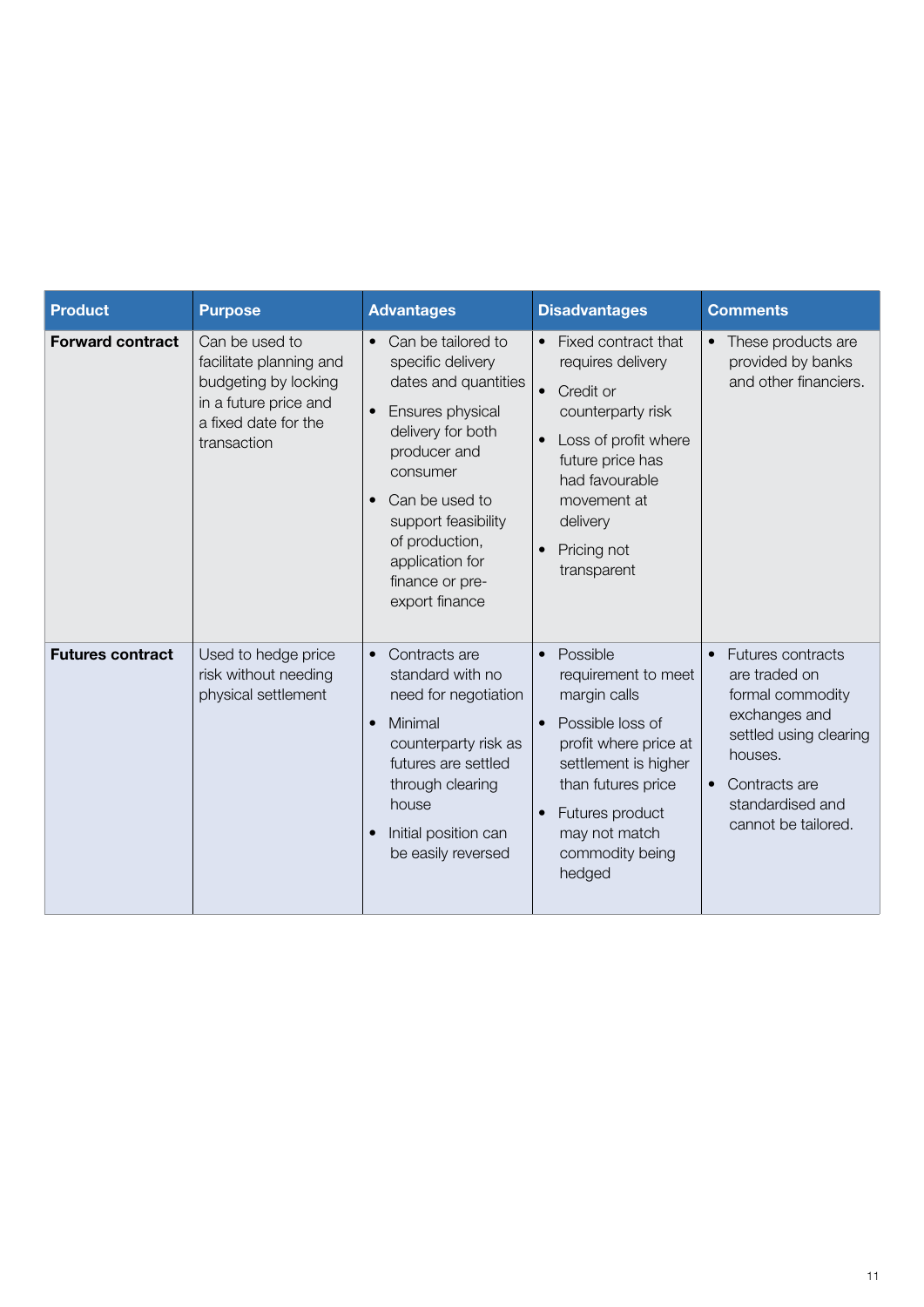| <b>Product</b>              | <b>Purpose</b>                                                                                                                                                                                      | <b>Advantages</b>                                                                                                                                                                                                                                                                                                                                              | <b>Disadvantages</b>                                                                                                                                                        | <b>Comments</b>                                                                                                                                                              |
|-----------------------------|-----------------------------------------------------------------------------------------------------------------------------------------------------------------------------------------------------|----------------------------------------------------------------------------------------------------------------------------------------------------------------------------------------------------------------------------------------------------------------------------------------------------------------------------------------------------------------|-----------------------------------------------------------------------------------------------------------------------------------------------------------------------------|------------------------------------------------------------------------------------------------------------------------------------------------------------------------------|
| <b>Commodity</b><br>options | Used to protect<br>against unfavourable<br>movements in<br>commodity price<br>while providing some<br>ability to participate in<br>favourable movements<br>in price before or at<br>settlement date | Ability to take<br>$\bullet$<br>advantage<br>of favourable<br>movement in<br>commodity price<br>Can be tailored to<br>$\bullet$<br>suit organisation's<br>requirements<br>Fewer cashflow<br>$\bullet$<br>issues than futures<br>as often margin<br>calls are not<br>required<br>More effective<br>$\bullet$<br>hedging product<br>where supply is<br>uncertain | Premiums can be<br>$\bullet$<br>expensive<br>Usually some<br>$\bullet$<br>loss of favourable<br>movements of<br>commodity price                                             | • Commodity options<br>are available on both<br>exchanges and over<br>the counter from<br>banks and other<br>financiers.                                                     |
| <b>Commodity</b><br>swaps   | Used to guarantee<br>longer term income<br>streams from<br>commodity and to lock<br>in longer term pricing                                                                                          | Use of swaps can<br>$\bullet$<br>assist in obtaining<br>finance for projects<br>through locking in<br>longer term pricing<br>Provides longer<br>$\bullet$<br>term hedge<br>Tailored to suit<br>$\bullet$<br>the organisation's<br>needs<br>In some cases, no<br>margin calls                                                                                   | Counterparty risk<br>$\bullet$<br>Possibility of taking<br>$\bullet$<br>advantage of<br>favourable price<br>movements may<br>be lost<br>Difficult to close out<br>$\bullet$ | Over-the-counter<br>product<br>• Available from banks<br>and other financiers<br>Usually only used by<br>$\bullet$<br>larger organisations<br>with longer term<br>commitment |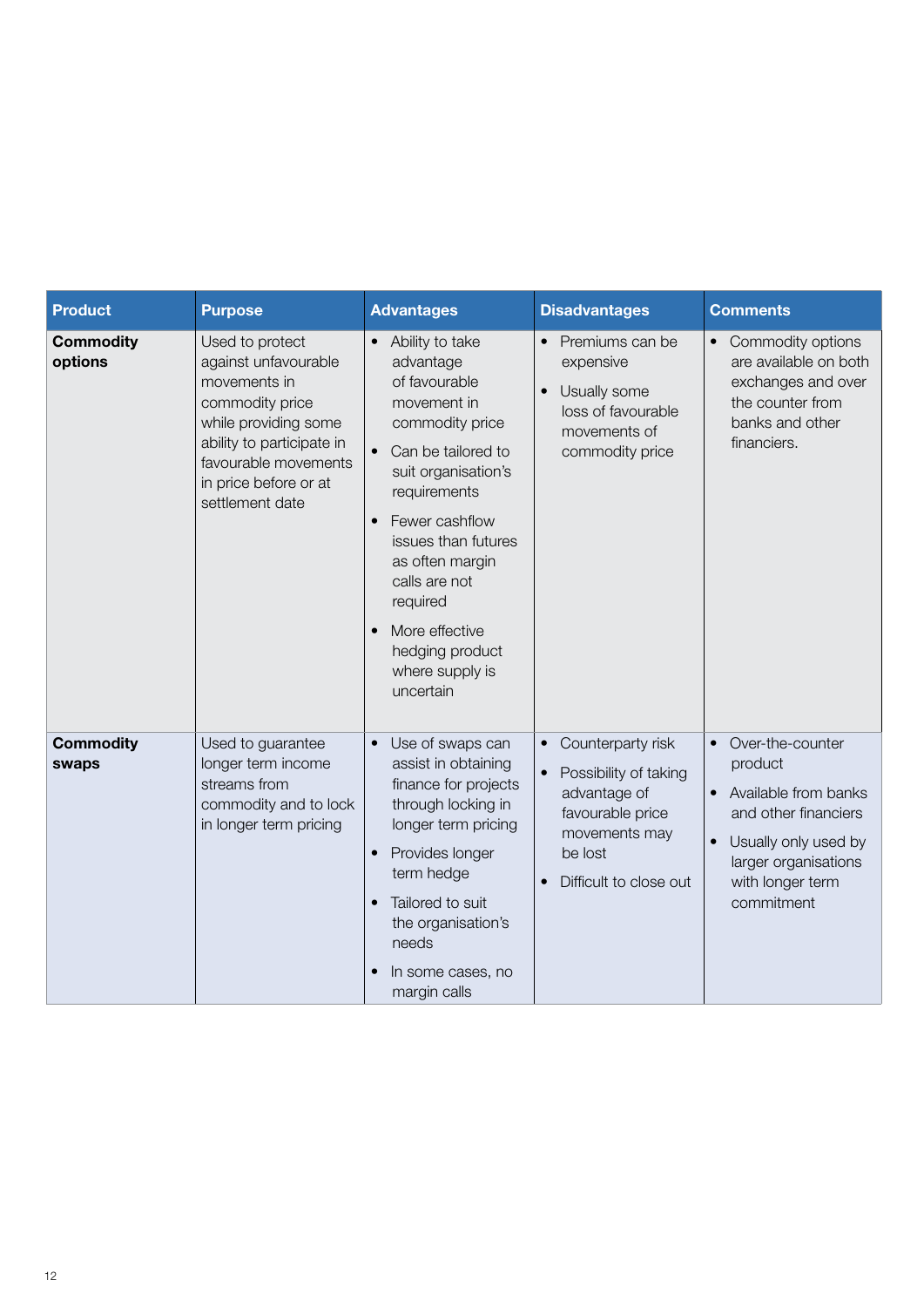## Appendix 2

### Case study

Roger is an Australian Wagyu beef farmer who exports his beef to Japan and also sells domestically. He has three types of commodity risk: beef, grain (the feed for his cattle) and fuel (getting product to market). In order to manage his profitability and cashflow, he adopts a range of commodity risk management strategies that vary each year in line with his production and inputs costs.

Roger's commodity risk policy varies depending on the price of grain and fuel. He has forward contracts with customers for the beef each year to lock in his revenue and then looks at hedging the grain and fuel (input costs) to minimise his expenses as they operate on very tight margins. He takes into account the volatility of grain pricing, competitive position and future expectations in the market.

In managing the grain risk, Roger undertakes a mix of forward buying, swaps and futures contracts. Utilising the three types of hedging enables him to manage both costs and cashflow. The futures contracts require regular margin payments, so Roger has to ensure that he has adequate cashflow to cover these margin calls. The swap contracts require upfront payment when the contract is taken and the forward buy contracts lock in the future price, which means that he has lost any potential downside to grain price on delivery. By undertaking a mix of the three strategies, he is minimising his risk to cashflow through margin calls and fixing a portion of input costs to provide some certainty over his costs.

Transportation of the beef also incurs substantial fuel costs. Roger manages this risk by negotiating fixed transport costs each year. However, there is a clause in the contracts that allows the transport company to increase the price of transport where fuel price increases more than 25 per cent of an agreed baseline price. To manage the potential increase in fuel prices, Roger seeks expert advice before entering into the fixed cost contract with suppliers to ensure that the risk of large movements above the agreed baseline price for fuel is low.

When discussing his hedging strategies, Roger points out that his overall strategy is to minimise input costs and maximise revenue. He is aware that maintaining a flexible hedging strategy can at times increase his risks. Recently, for instance, the grain price increased from A\$240 per tonne to A\$300 per tonne over a four-week period. He had received advice that the price was going to drop and had been waiting to put cover in place, so he is now left with an unhedged position and the possibility of paying the increased price for grain.

Key tips that Roger believes are important when looking at commodity risk management are:

- When using futures and swap contracts, which do not entail a physical settlement, you need to ensure that the contracts mature in line with when you are taking physical delivery to avoid a mismatch that creates additional risk.
- When undertaking any hedging with third parties, ensure that you check the counterparty risk. A few years ago, one counterparty Roger had contracts with closed down and Roger was left with no hedging for that season, as well as a cash loss due to payment of margin calls before the company closed.
- Ensure you understand the risks associated with hedging. Locking in future price on revenue can lead to an increase or reduction in your competitive position.
- • Do not always rely on advice from 'experts'. If you understand where your risks are, then you are probably in the best position to make your hedging strategy work for your business, after due consideration of professional advice.